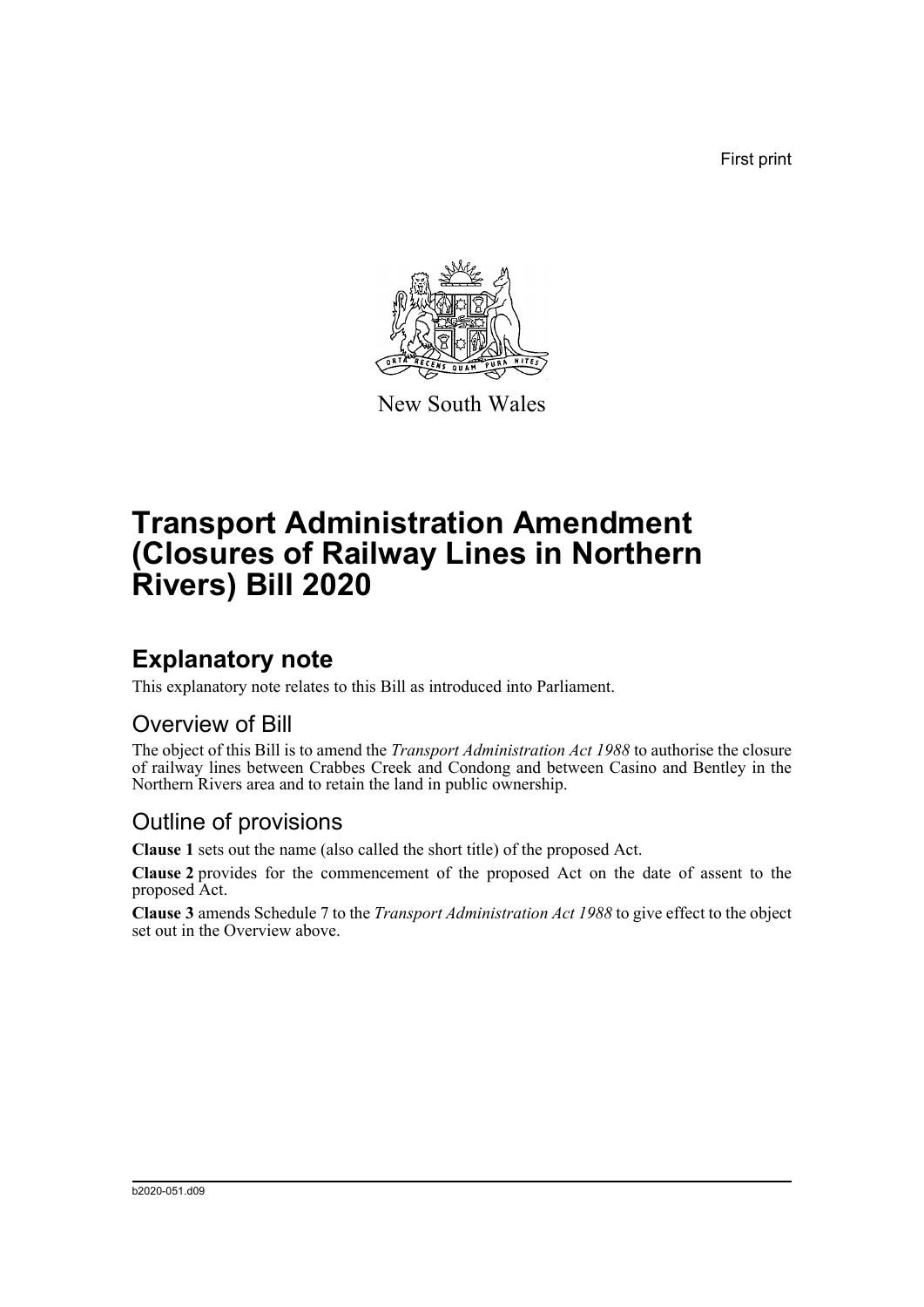First print



New South Wales

# **Transport Administration Amendment (Closures of Railway Lines in Northern Rivers) Bill 2020**

### **Contents**

|                                                         | Page |
|---------------------------------------------------------|------|
| Name of Act                                             |      |
| 2 Commencement                                          |      |
| 3 Amendment of Transport Administration Act 1988 No 109 |      |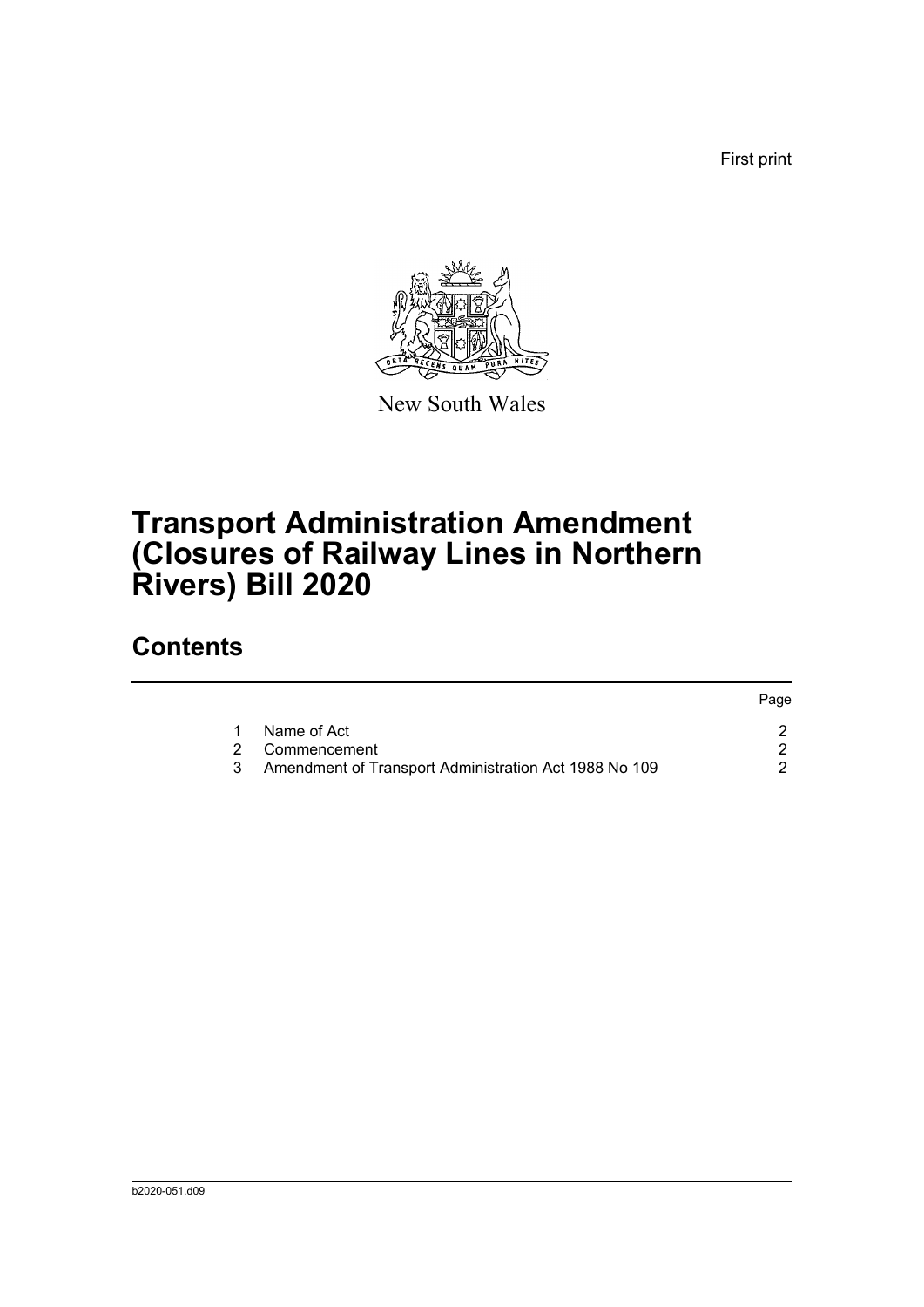

New South Wales

# **Transport Administration Amendment (Closures of Railway Lines in Northern Rivers) Bill 2020**

No , 2020

#### **A Bill for**

An Act to amend the *Transport Administration Act 1988* to authorise the closure of railway lines between Crabbes Creek and Condong and between Casino and Bentley and to retain the land in public ownership.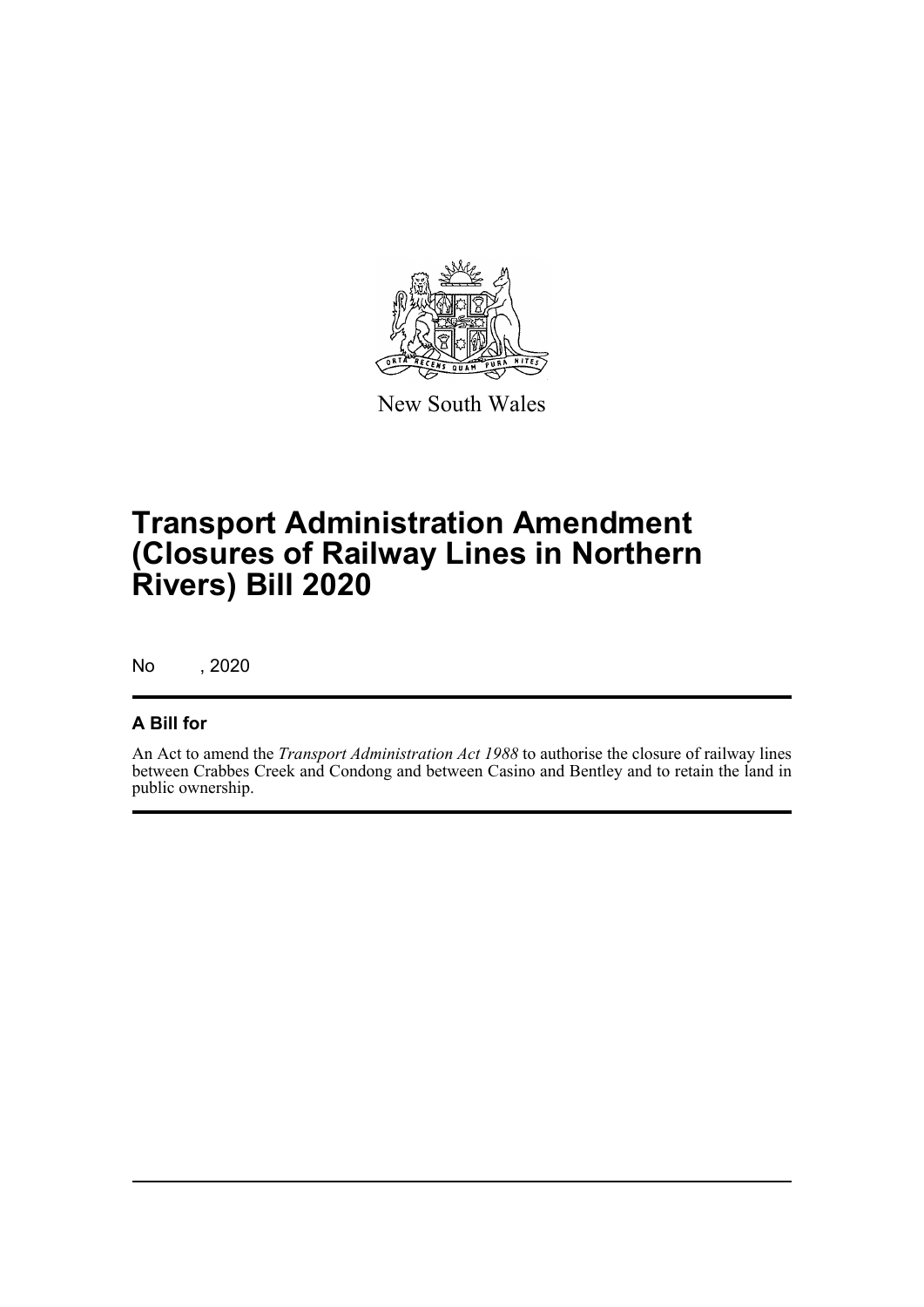Transport Administration Amendment (Closures of Railway Lines in Northern Rivers) Bill 2020 [NSW]

<span id="page-3-2"></span><span id="page-3-1"></span><span id="page-3-0"></span>

|              |                                                                                                                       |     | The Legislature of New South Wales enacts—                                                                                                                                               | $\mathbf{1}$     |  |
|--------------|-----------------------------------------------------------------------------------------------------------------------|-----|------------------------------------------------------------------------------------------------------------------------------------------------------------------------------------------|------------------|--|
| 1            | <b>Name of Act</b>                                                                                                    |     |                                                                                                                                                                                          | $\boldsymbol{2}$ |  |
|              | This Act is the <i>Transport Administration Amendment (Closures of Railway Lines in</i><br>Northern Rivers) Act 2020. |     |                                                                                                                                                                                          |                  |  |
| $\mathbf{2}$ | Commencement                                                                                                          |     |                                                                                                                                                                                          | 5                |  |
|              |                                                                                                                       |     | This Act commences on the date of assent to this Act.                                                                                                                                    | 6                |  |
| 3            |                                                                                                                       |     | Amendment of Transport Administration Act 1988 No 109                                                                                                                                    | 7                |  |
|              |                                                                                                                       |     | Schedule 7 Savings, transitional and other provisions                                                                                                                                    | 8                |  |
|              |                                                                                                                       |     | Insert at the end of the Schedule-                                                                                                                                                       | 9                |  |
|              | Part 31                                                                                                               |     | Provisions authorising closure of railway lines<br>in Northern Rivers                                                                                                                    | 10<br>11         |  |
|              | 228                                                                                                                   |     | Closure of railway lines from Crabbes Creek to Condong and from<br><b>Casino to Bentley</b>                                                                                              | 12<br>13         |  |
|              |                                                                                                                       | (1) | For the purposes of section 99A, a rail infrastructure owner is authorised<br>to close the whole or any part of the railway line that runs from-                                         | 14<br>15         |  |
|              |                                                                                                                       |     | Crabbes Creek (Rail KM 909.95) to Condong (Rail KM 938.64),<br>(a)<br>and                                                                                                                | 16<br>17         |  |
|              |                                                                                                                       |     | Old Casino Station Precinct, Casino (Rail KM 806.9) to Back<br>(b)<br>Creek Bridge, Bentley (Rail KM 819.7).                                                                             | 18<br>19         |  |
|              |                                                                                                                       |     | Note. Rail KM is rail kilometrage and measures distance in kilometres<br>from Central Station, Sydney.                                                                                   | 20<br>21         |  |
|              |                                                                                                                       | (2) | Accordingly, a rail infrastructure owner authorised under this clause<br>may sell or otherwise dispose of the land concerned and remove the<br>railway tracks and other works concerned. | 22<br>23<br>24   |  |
|              | 229                                                                                                                   |     | Land to remain in public ownership                                                                                                                                                       | 25               |  |
|              |                                                                                                                       | (1) | The land referred to in clause 228 may be sold or otherwise disposed of<br>only if the transferee is-                                                                                    | 26<br>27         |  |
|              |                                                                                                                       |     | a transport authority within the meaning of section 94, or<br>(a)                                                                                                                        | 28               |  |
|              |                                                                                                                       |     | a subsidiary of a transport authority, or<br>(b)                                                                                                                                         | 29               |  |
|              |                                                                                                                       |     | a State owned corporation, or<br>(c)                                                                                                                                                     | 30               |  |
|              |                                                                                                                       |     | the Crown or a person or body acting on behalf of the Crown, or<br>(d)                                                                                                                   | 31               |  |
|              |                                                                                                                       |     | a local council.<br>(e)                                                                                                                                                                  | 32               |  |
|              |                                                                                                                       | (2) | This clause extends to the sale or disposal of the land by a person or<br>body specified in subclause (1).                                                                               | 33<br>34         |  |
|              |                                                                                                                       | (3) | This clause does not apply to a lease of the land.                                                                                                                                       | 35               |  |